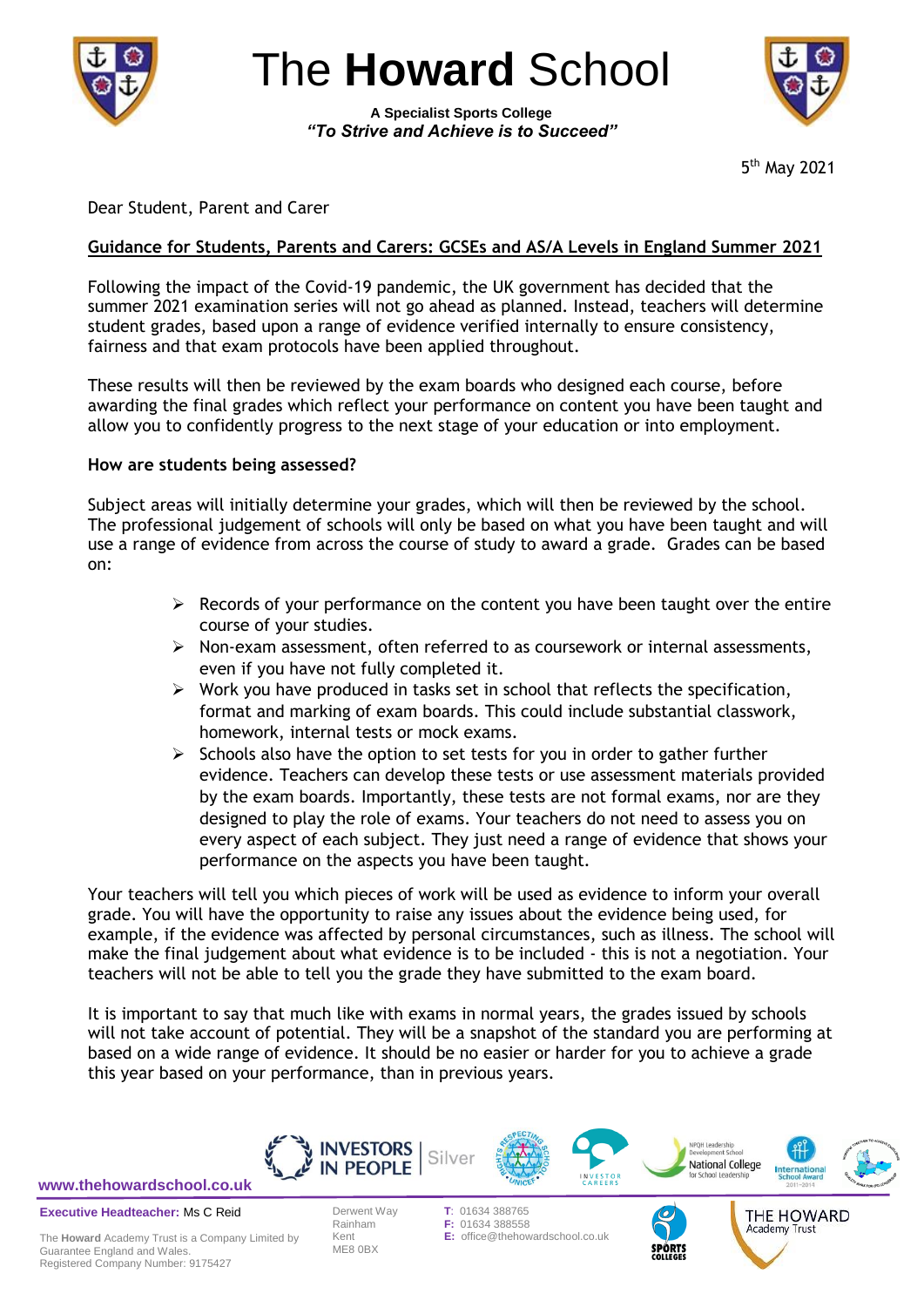Once a subject teacher has suggested a grade, it will be reviewed by other teachers at The Howard School, so grades are determined consistently with the schools policy. Exam boards will check these policies to make sure they meet their requirements.

# **Reasonable adjustments, access arrangement and special consideration.**

If you have special educational needs, and/or are disabled, and require reasonable adjustments, The Howard School will have ensured that these were in place when evidence was gathered. Where appropriate reasonable adjustments were not in place when you took an assessment that is being used as evidence, your teacher should take that into account when determining your grade. The Howard School could also consider whether other evidence can be used instead.

Special consideration requests will not apply in the usual way this summer because you will not be taking exams. If you think that your performance in an assessment has been affected by illness or personal circumstances, you should talk to us about this as soon as possible. It is important that you raise any such instances before we submit your grade.

### **When will I receive my grades?**

- $\triangleright$  AS and A Level students will receive their results on Tuesday 10 August 2021.
- GCSE students will receive their results on Thursday 12 August 2021.

Further information around the arrangements for collection of 'A' level and GCSE results, along with enrolment into The Howard Sixth Form will be sent out later in Term 5.

### **Appeals**

Every effort has been made to ensure students are issued with the correct grades on results day, however, there will also be an appeals system as a safety net to fix any genuine errors that were not identified earlier on. If you believe an error has been made in determining your grade, you will have a right to appeal. There are two stages to the appeals process:

### **Stage 1: centre review**

If you don't think you have been issued with the correct grade, you can appeal to The Howard School who will review whether they:

- $\triangleright$  Made an administrative error, e.g. they submitted an incorrect grade; they used an incorrect assessment mark when determining your grade.
- $\triangleright$  Did not apply a procedure correctly, e.g. they did not follow their Centre Policy, did not undertake internal quality assurance, did not take account of access arrangements or mitigating circumstances, such as illness.

To help you decide whether to appeal, you can request that The Howard School shares with you the following information on results day if not before:

- $\triangleright$  Their Centre Policy
- $\triangleright$  The sources of evidence used to determine your grade along with any grades/marks associated with them
- $\triangleright$  Details of any special circumstances that have been taken into account in determining your grade, e.g. access arrangements, mitigating circumstances such as illness

### **Stage 2: appeal to the exam board**

If you still don't think you have the correct grade after the centre review is complete, you can ask The Howard School to appeal to the exam board, who will review whether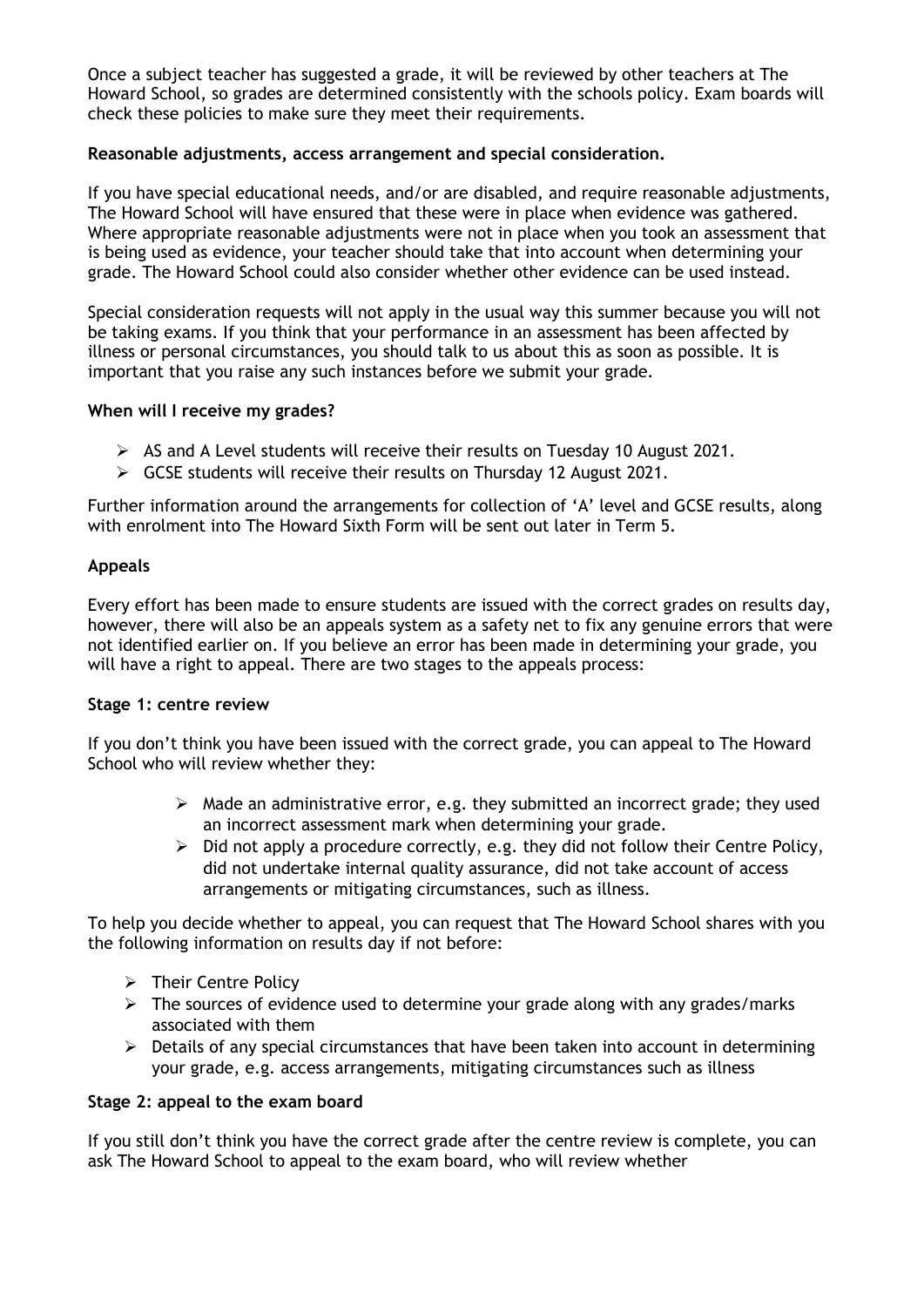- $\triangleright$  The school made an unreasonable exercise of academic judgement in the choice of evidence from which they determined your grade and/or in the determination of your grade from that evidence.
- $\triangleright$  The school did not apply a procedure correctly, e.g. they did not follow their Centre Policy, did not undertake internal quality assurance, did not take account of access arrangements or mitigating circumstances, such as illness.
- $\triangleright$  The exam board made an administrative error, e.g. they changed your grade during the processing of grades.

At both stages of the process you will need to submit your appeal to The Howard School and provide us with written consent to conduct the appeal or submit it to the exam board on your behalf (Appeals should be addressed for the attention of Mr Edwards). It's important to remember that your grade can go down, up or stay the same through either stage of the process.

If you have a place at university that is dependent on your appeal, you should tell the university you are hoping to go to so they can decide how to handle your offer. You should also tell the school so they can ask the exam board to prioritise your appeal. The timelines for priority and non-priority appeals will be as follows:

- $\geq$  10 August to 7 September: priority appeals window
- $\geq$  10 August to 16 August: student requests centre review
- 10 August to 20 August: centre conducts centre review
- $\geq$  11 August to 23 August: centre submits appeal to exam board
- $\geq$  10 August to end October: majority of non-priority appeals take place » 10 August to 3 September: student requests centre review
- > 10 August to 10 September: centre conducts centre review
- $\geq$  11 August to 17 September: centre submits appeal to exam board

Finally, if you believe the exam board has made a procedural error in handling your appeal, you can apply to Ofqual's Exam Procedures Review Service to review the process undertaken by the exam board.

Please see below a flow diagram which explains the appeals process.

Yours sincerely

S Edwards

**Mr S Edwards Assistant Headteacher**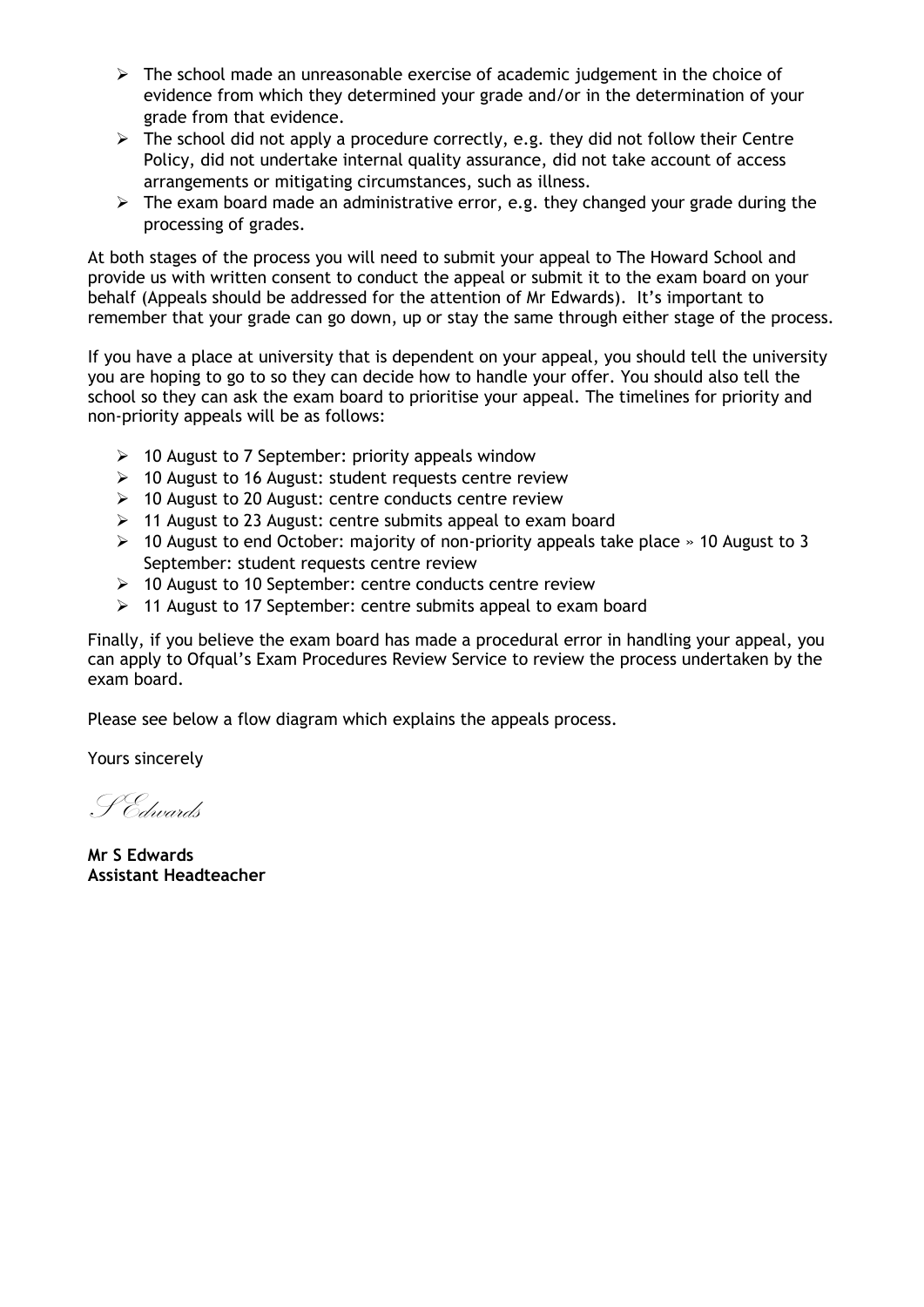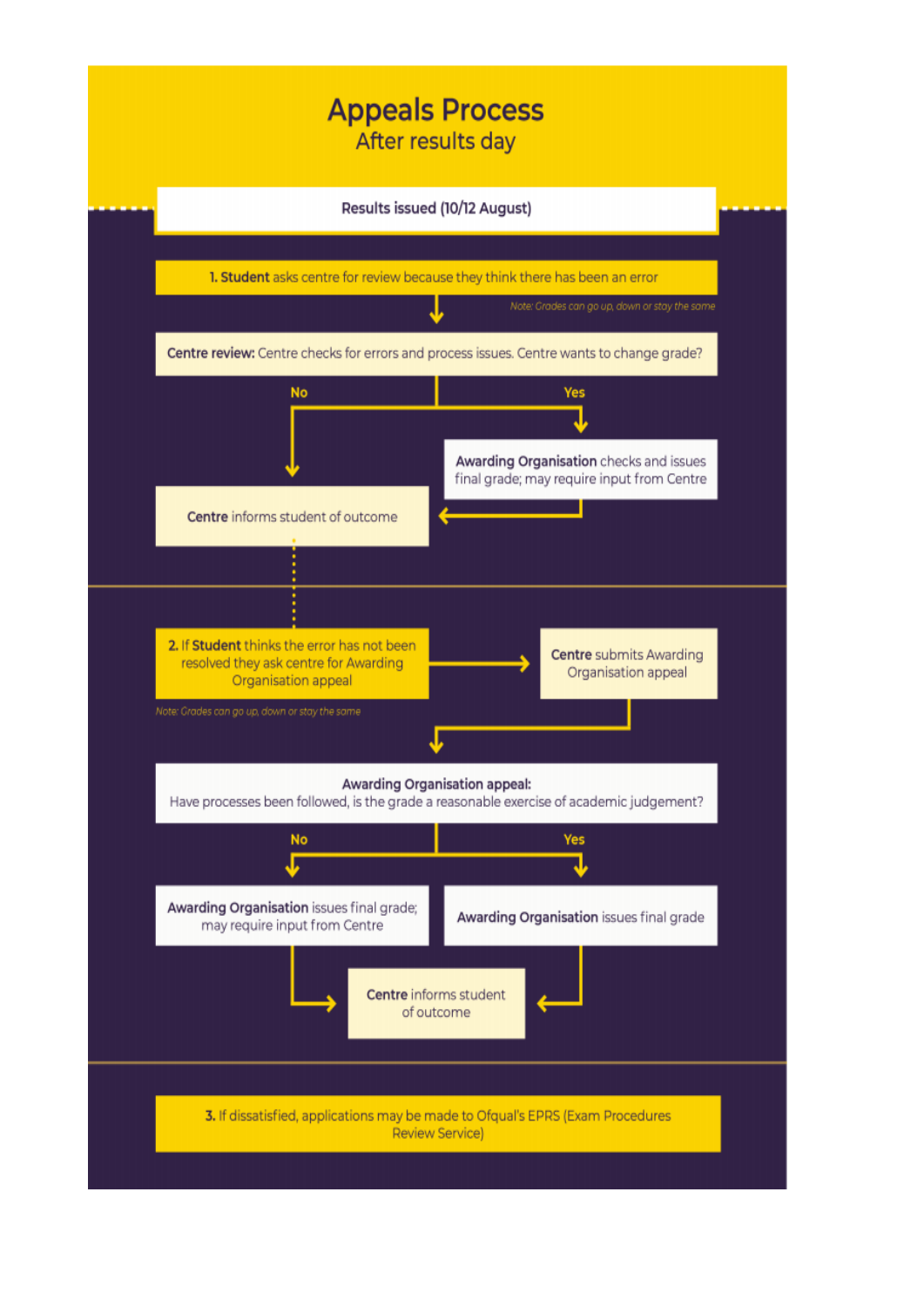| Subject                       | <b>Mocks</b>           | <b>Termly</b><br>assessments /<br><b>Unit tests</b> | Apr-May<br>assessments | <b>NEA</b>         | <b>Other</b>  |
|-------------------------------|------------------------|-----------------------------------------------------|------------------------|--------------------|---------------|
| English<br>Language           | $\pmb{\times}$         | $\pmb{\times}$                                      | $\pmb{\mathsf{x}}$     |                    |               |
| English<br>Literature         |                        | $\pmb{\mathsf{x}}$                                  | $\pmb{\mathsf{x}}$     |                    |               |
| Maths                         | $\pmb{\times}$         | $\pmb{\times}$                                      | $\pmb{\mathsf{x}}$     |                    |               |
| Science                       | $\pmb{\mathsf{X}}$     | $\pmb{\mathsf{X}}$                                  | $\pmb{\mathsf{X}}$     |                    |               |
| Geography                     | $\pmb{\mathsf{X}}$     | $\pmb{\mathsf{X}}$                                  | $\pmb{\mathsf{X}}$     |                    |               |
| History                       | $\pmb{\mathsf{x}}$     | $\pmb{\mathsf{X}}$                                  | $\pmb{\mathsf{X}}$     |                    |               |
| <b>MFL</b>                    | $\pmb{\mathsf{X}}$     | $\pmb{\times}$                                      | $\pmb{\mathsf{X}}$     |                    | Speaking exam |
| Art                           |                        |                                                     |                        | $\mathsf{x}$       |               |
| <b>Business Studies</b>       | $\pmb{\mathsf{X}}$     |                                                     | $\pmb{\mathsf{x}}$     |                    |               |
| Computer<br>Science           | $\pmb{\mathsf{X}}$     | $\pmb{\mathsf{x}}$                                  | $\pmb{\mathsf{x}}$     |                    |               |
| <b>Drama</b>                  | $\pmb{\mathsf{x}}$     |                                                     |                        | $\mathsf{x}$       | Performance   |
| Photography                   |                        |                                                     |                        | $\mathsf{x}$       |               |
| Religious<br><b>Studies</b>   | $\pmb{\mathsf{X}}$     | $\pmb{\times}$                                      | $\pmb{\times}$         |                    |               |
| Resistant<br><b>Materials</b> | $\pmb{\mathsf{X}}$     |                                                     | $\pmb{\mathsf{X}}$     | $\pmb{\mathsf{X}}$ |               |
| Subject                       | Exam /<br>banked units | Coursework                                          | Performance            | <b>Mocks</b>       | <b>Other</b>  |
| <b>BTEC Enterprise</b>        | $\pmb{\mathsf{X}}$     | $\pmb{\mathsf{x}}$                                  |                        | $\pmb{\mathsf{X}}$ |               |
| <b>BTEC Music</b>             | $\pmb{\mathsf{x}}$     | $\pmb{\mathsf{X}}$                                  | $\pmb{\mathsf{x}}$     |                    |               |
| <b>BTEC Sport</b>             | $\pmb{\mathsf{X}}$     | $\pmb{\mathsf{X}}$                                  |                        |                    |               |
| <b>OCR Creative</b><br>iMedia | $\pmb{\mathsf{x}}$     | $\pmb{\mathsf{x}}$                                  | $\pmb{\mathsf{x}}$     | $\pmb{\mathsf{X}}$ |               |

# *The Howard School Evidence for TAG's 2021 -* **Level 3 Qualifications (AS / A Level)**

| Subject           | <b>Mocks</b> | <b>Termly assessments</b><br>/ Unit tests | <b>Mar-May 2021</b><br>assessments | <b>NEA</b> | <b>Other</b> |
|-------------------|--------------|-------------------------------------------|------------------------------------|------------|--------------|
| Art - Fine        |              |                                           |                                    | x          |              |
| Art - Photography |              |                                           |                                    | x          |              |